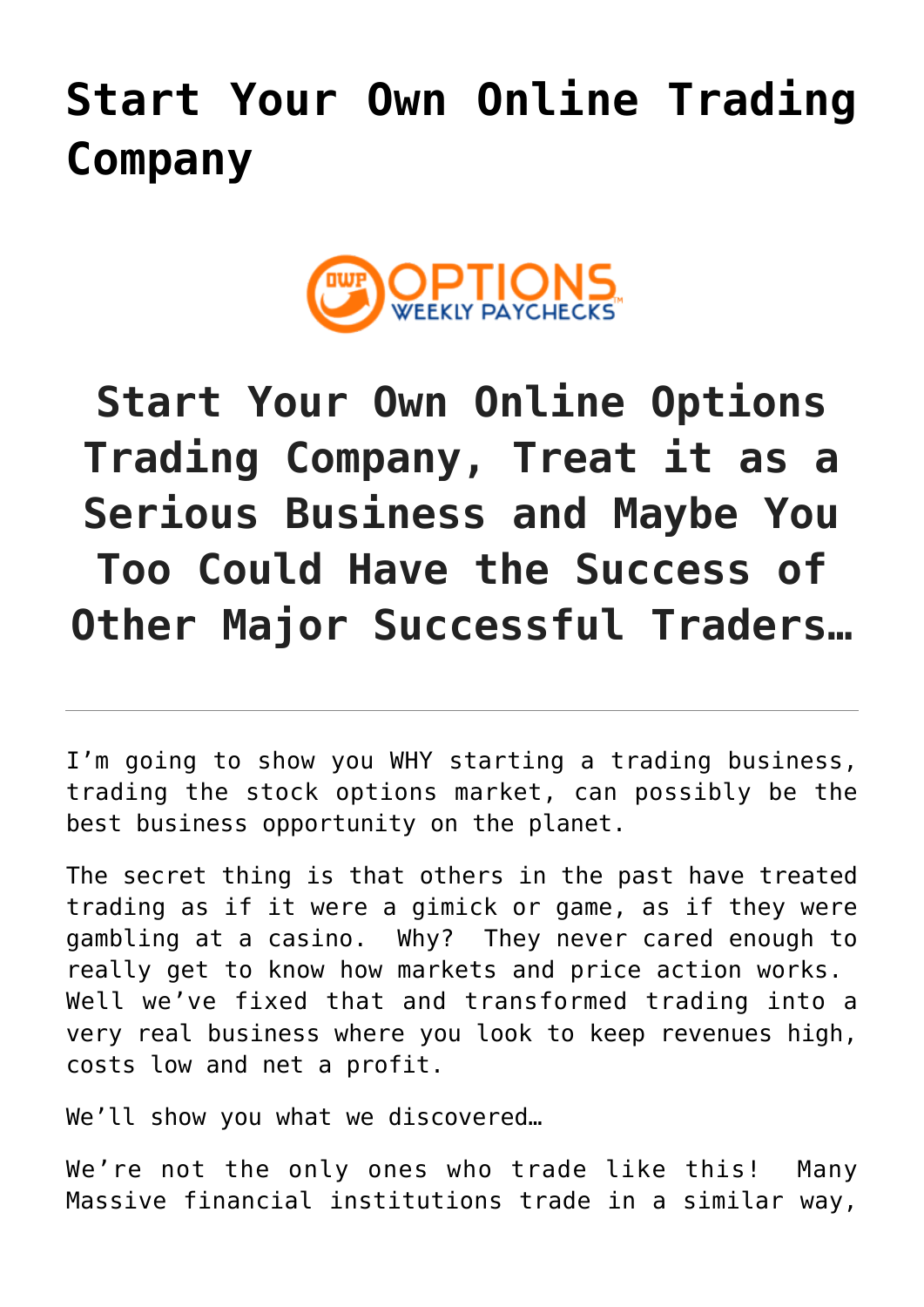as a business  $-$  you better bet they do. They make millions and even billions every year. Well why not emulate their approach so we can at least take a nice average Weekly Paycheck out of the stock options market!

When you take a serious business approach to trading, whereas you are setting up a business that uses the trading of options as it's transacting commodity. You buy low and sell high. You look to net out a profit by having revenues come in higher than losses. You make the sales. You do the numbers according to your business operations manual.

Once you take this serious, business approach the potential for success can be dramatic. Unfortunately for most, the never do this. They never take trading seriously. Or they get lazy and through their laziness, they get sucked into the market. Others treat trading as entertainment or as a vehicle for emotional thrills and they usually do not succeed either.

You have plenty of successful examples of traders who have taken trading seriously starting with Warren Buffet, The Market Wizards, The Turtle Traders, Goldman Sachs trading divisions…. You'll do well to study these examples and follow them.

The great thing about options trading, buying calls, buying puts simple strategy is that:

- You have limited risk per trade
- It doesn't require much money at all to get started buying options, the broker minimum in fact (holding positions overnight, not day trading)
- You can make a lot out of a little with a good trading system and good money management system
- You can get started in your new business right away once you have that good options trading system